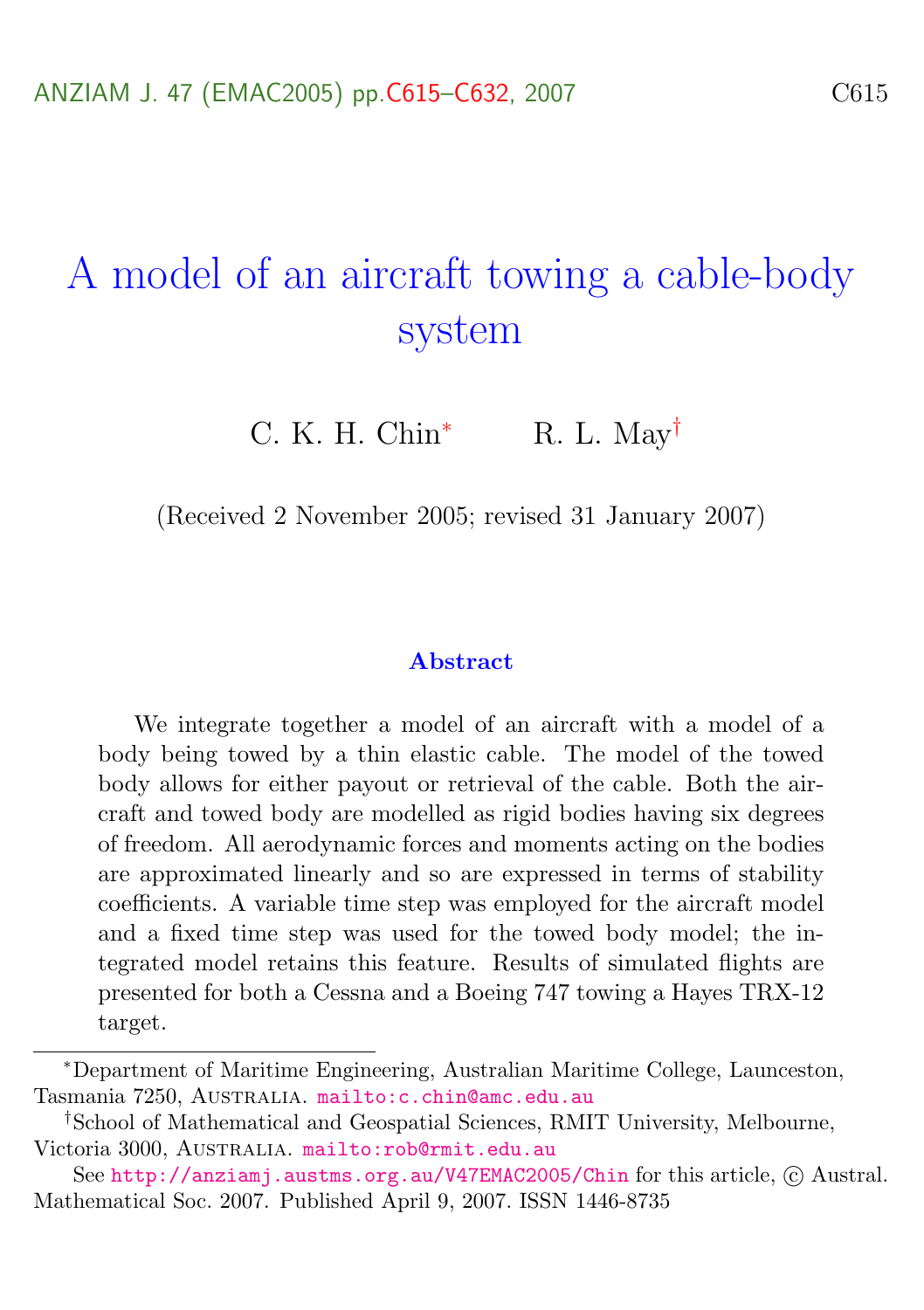<span id="page-1-1"></span>

### **Contents**

| 1 Introduction         | C616 |
|------------------------|------|
| 2 Coupling of models   | C617 |
| 3 Equilibrium position | C619 |
| 4 Data                 | C623 |
| 5 Results              | C624 |
| <b>6</b> Conclusions   | C629 |
| <b>References</b>      | C629 |

### <span id="page-1-0"></span>1 Introduction

Since the early days of powered flight, aircraft have been towing bodies such as instruments, antennas, banners, gliders, and targets. In the last few decades, the practice of towing decoys has grown rapidly.

Chin, May & Connell [\[4\]](#page-17-0) modelled a body towed by a long thin elastic cable. The cable is assumed to be homogeneous, have no bending stiffness and have a uniform cross section in its unstretched state. The motion of the cable is described by a system of six partial differential equations, and a six degrees of freedom model of the module is employed. The usual linear approximation of the aerodynamic forces and moments acting on the module is used [\[6\]](#page-17-1). An implicit finite difference scheme is used to integrate the system of differential equations comprising of six equations for the cable and nine for the module. It employs a constant time step, and uses values at three time levels. Broydon's method [\[2,](#page-17-2) e.g.] is used to solve the resulting system of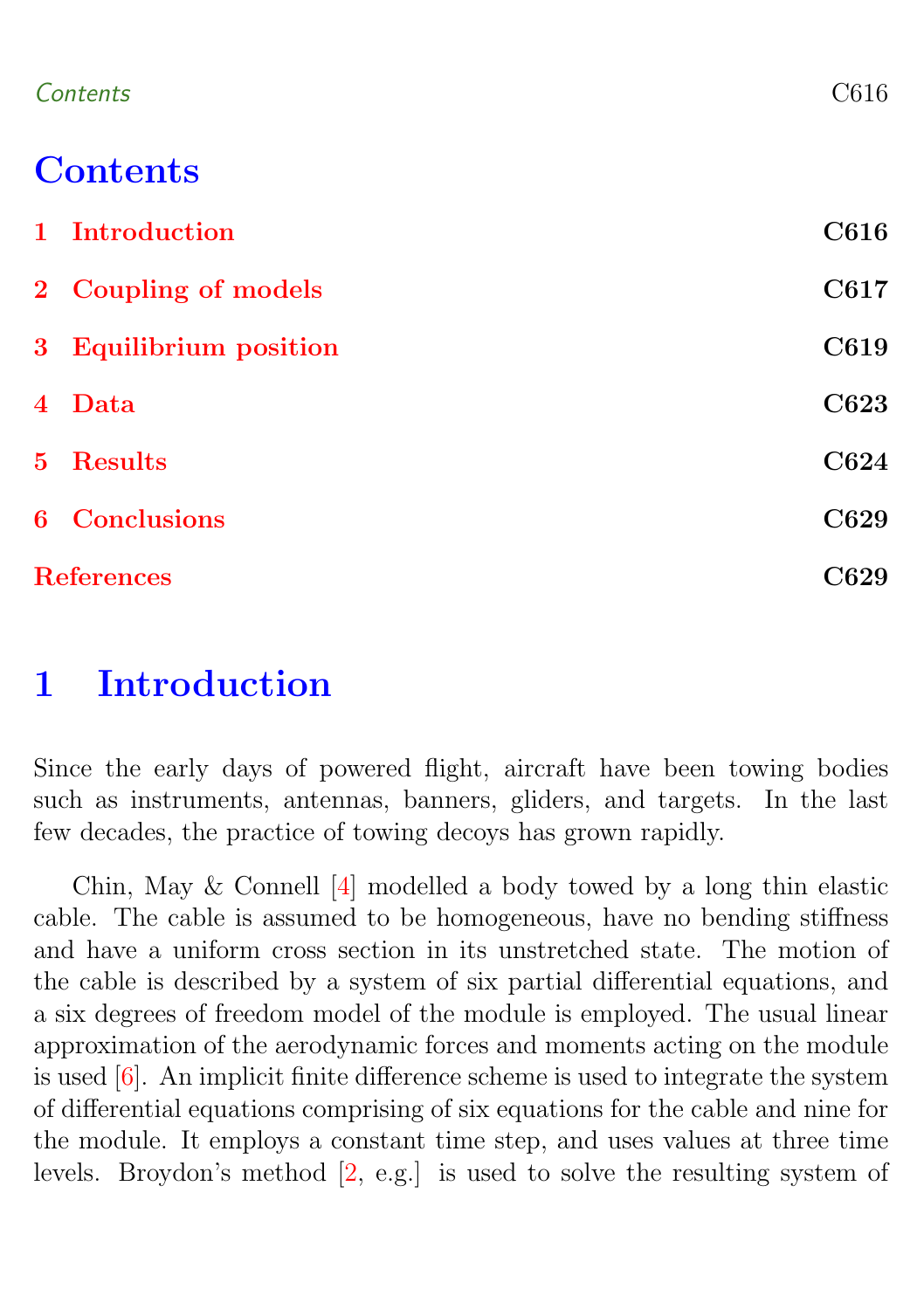### <span id="page-2-1"></span>2 Coupling of models C617

non-linear equations at each time step. The model allows for any prescribed payout or retrieval of the cable.

We also developed an aircraft model [\[3\]](#page-17-3). Again, a six degrees of freedom model is used with a linearization of the aerodynamic forces and moments. The system of nine ordinary differential equations is integrated using the adaptive Runge–Kutta–Fehlberg method [\[2\]](#page-17-2). A simple control system is incorporated to determine appropriate aileron, elevator, rudder and throttle adjustments to achieve a required response such as "bank left to 30◦ at a rate of 5◦ per second while maintaining the present altitude and speed". Such commands can be issued at any time and are included in an input file.

This article describes the coupling of the two models to produce an integrated model that simulates the flight of an aircraft towing a cable-module system for any sequence of commands and any combination of payout and retrieval of the cable. The results of simulations using this model are useful in the design of towing systems.

In all simulations the aircraft is assumed to be initially flying on a straight path at constant speed and altitude with the cable and module in their equilibrium position. The procedure to trim the aircraft to achieve this is discussed. Next some data for the cables and the module is presented, and finally some examples of the complete model are given.

### <span id="page-2-0"></span>2 Coupling of models

The effect of the attached cable had to be included in the aircraft model. The tension in the cable at the aircraft end is denoted by  $T_a$  and its orientation is specified in terms of the two Euler angles  $\phi_a$  and  $\theta_a$  (the third Euler angle has the fixed value of  $\pi/2$  [\[4\]](#page-17-0)). Contributions to the three components of force and three moments arising from the cable were added; of course these are dependent on the position of attachment of the cable.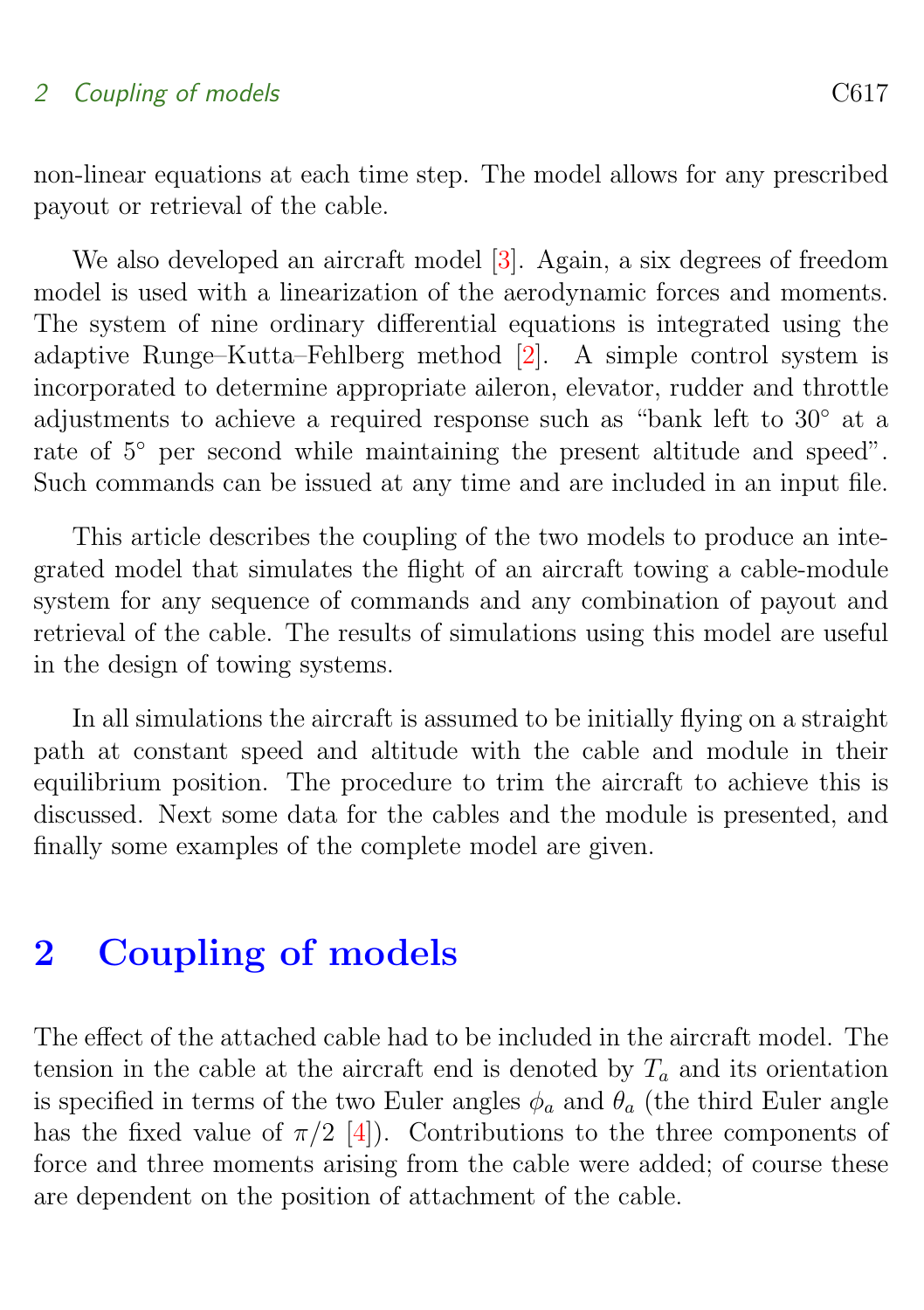#### 2 Coupling of models C618

The aircraft model needs small time steps since control inputs may be made at any time and the state variables may change rapidly. However, the cable and module respond more slowly and thus bigger time steps are used. It is too expensive to use a small time step for the complete model, so it was decided to integrate the aircraft equations using the Runge-Kutta-Fehlberg method over intervals of length  $\Delta t$ , the fixed time step used for the cable and module equations.

Consider the interval  $[t_n, t_{n+1}]$  where  $t_n = n\Delta t$ . When the aircraft model equations are integrated over this interval, values of the cable tension and Euler angles will be required at times within this interval. Approximate values of the tension  $T_a$  and angles  $\phi_a$  and  $\theta_a$  are known at times  $t_n, t_{n-1}, \ldots$ , and are denoted by  $T_a^n, T_a^{n-1}, \ldots$ . It is easily shown that the quadratic that passes through the last three known values is

<span id="page-3-0"></span>
$$
T_a(t) = T_a^n + (t - t_{n-1}) \left( \frac{T_a^n - T_a^{n-1}}{\Delta t} \right)
$$
  
+ 
$$
(t - t_{n-1})(t - t_n) \left( \frac{T_a^n - 2T_a^{n-1} + T_a^{n-2}}{2\Delta t^2} \right).
$$
 (1)

This expression is evaluated to give an estimate of the tension at any required time t in the interval  $[t_n, t_{n+1}]$ , and analogous expressions are used to give estimates of  $\phi_a$  and  $\theta_a$ .

Once the aircraft equations have been integrated over the interval  $[t_n, t_{n+1}]$ , estimates of the velocity components at the aircraft end at time  $t_{n+1}$  that are needed to integrate the cable equations are known. Thus the cable and module equations may be integrated over the interval to complete the time step.

A 'corrector' step (or steps) could be used. At the end of the time step, values of the tension and angles given by Equation [\(1\)](#page-3-0) (and its counterparts for  $\phi_n$  and  $\theta_n$ ) could be compared with the values calculated from the cable equations, and if they were too different the step could be repeated, but this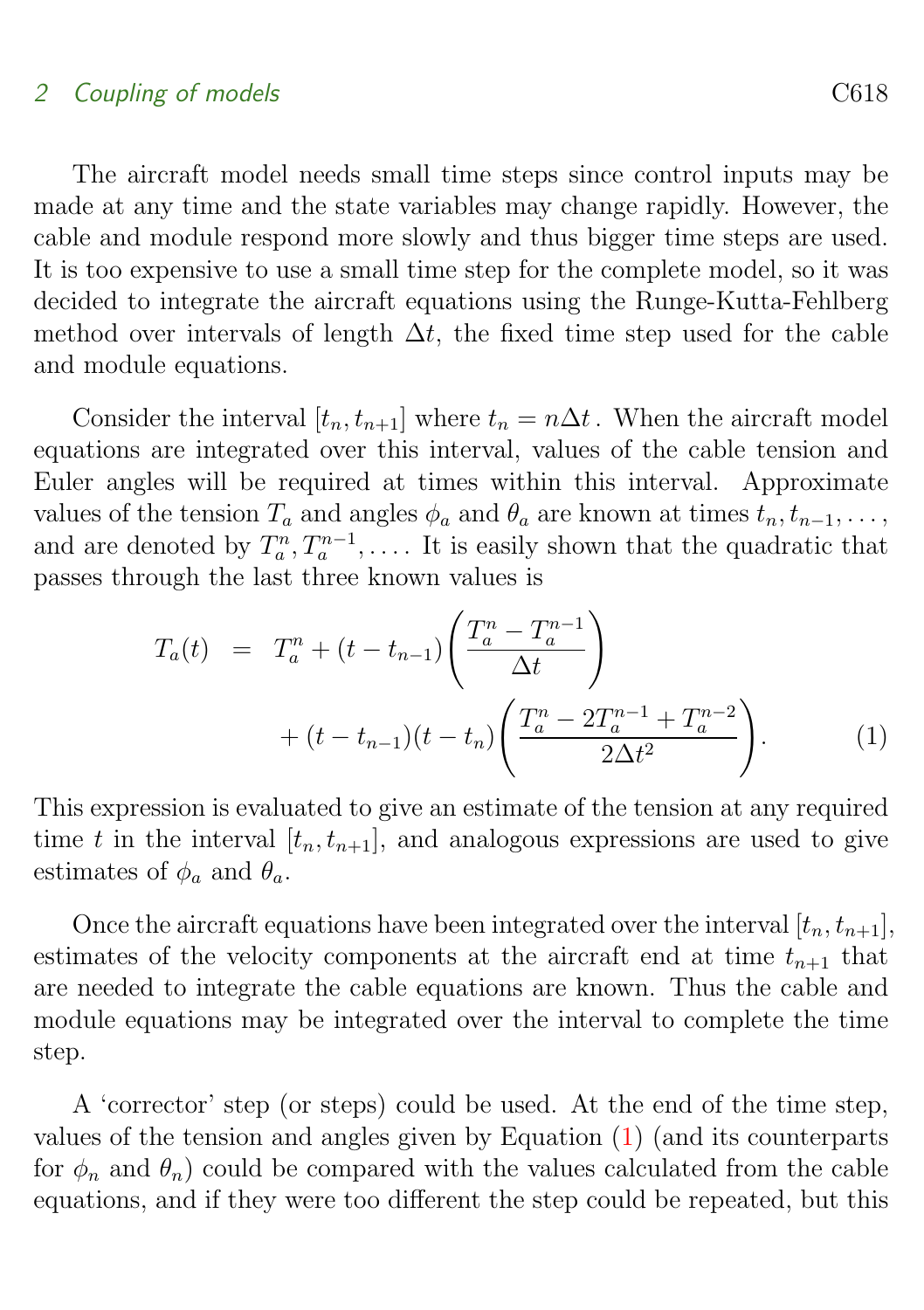#### 3 Equilibrium position C619

time including the data from the cable model in the estimate (a cubic could be fitted through the four data points). However, experimentation showed that the use of a corrector step made no appreciable change to the results.

### <span id="page-4-0"></span>3 Equilibrium position

The model is started (at  $t = 0$ ) with the aircraft flying in a straight and level flight at a specified speed and altitude with the cable and module in their equilibrium positions. If no control inputs or cable payout or retrieval are made, the configuration of the aircraft-cable-module system should stay the same; the only change will be in its position.

In order to find the initial values of all of the variables, the equilibrium position of the module must be determined first. This is done by setting the components of force acting on the module and the moments about three axes equal to zero. Of course the effect of the cable load is included in the force components and moments. Because the cable attachment point is assumed to lie in a vertical plane which contains the centreline of the module, this leads to three non-linear equations that are solved for three unknowns, the pitch angle of the module and the tension and angle of the cable. The cable tension is rather sensitive to the longitudinal position of the attachment point (see Figure [1\)](#page-5-0). Moving the attachment point forward of the centre of mass causes the module to pitch up, giving some lift and thus reducing the tension in the cable. Conversely, moving it behind the centre of mass causes the module to pitch down, resulting in a downforce and thus increasing the tension in the cable. These results show that a small change in pitch angle can cause a large change in the tension. Obviously, the same applies for any yawing motion, and it is clear that in flight small changes in attitude will be reflected by larger changes in the tension of the cable.

Once the equilibrium position of the module has been found, the equilibrium position of the cable is calculated. Setting all time derivatives in the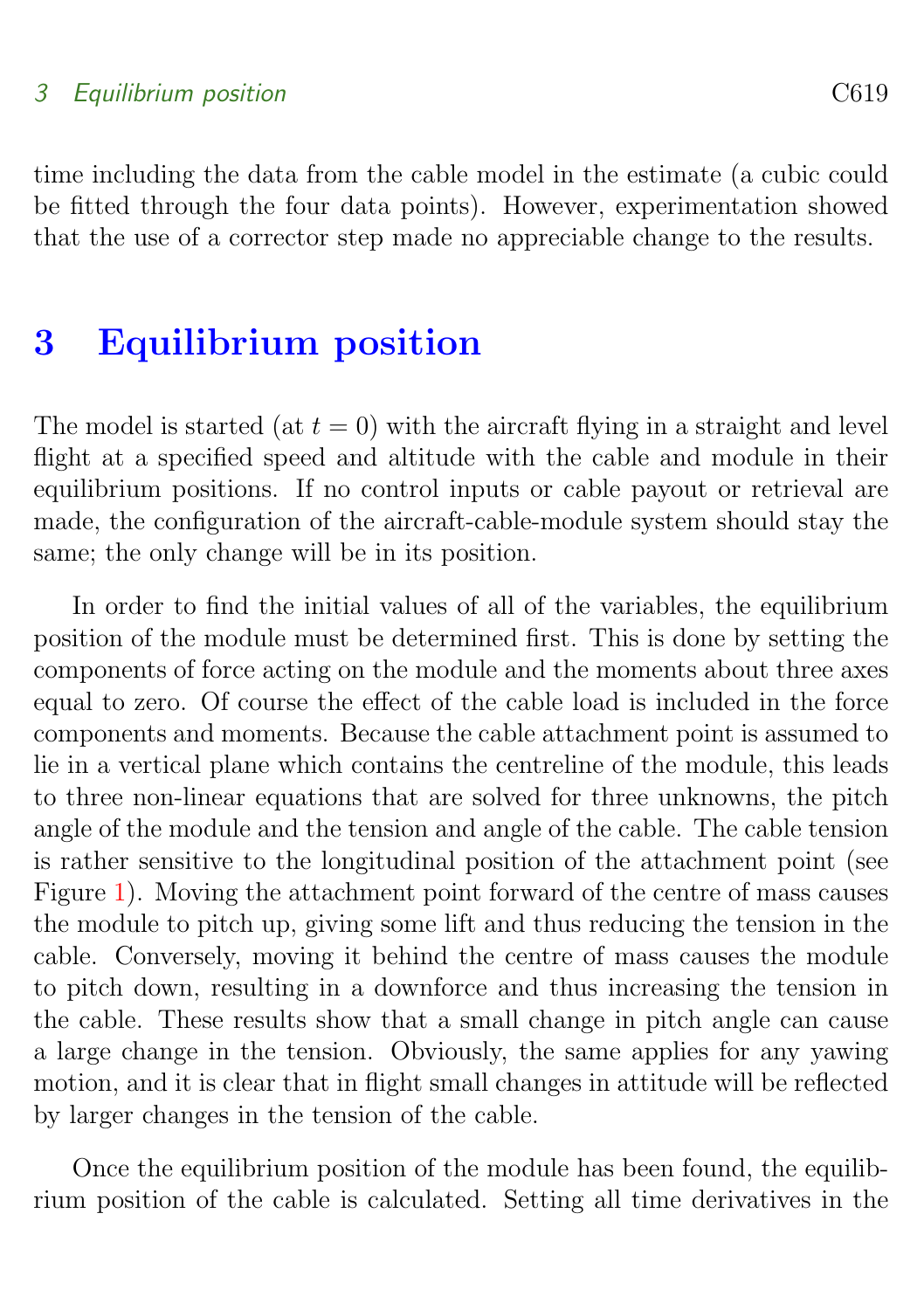

<span id="page-5-0"></span>Figure 1: Tension of the cable at the module as the position of the attachment point is varied. The variable on the horizontal axis is the distance of the attachment point forward from the centre of mass.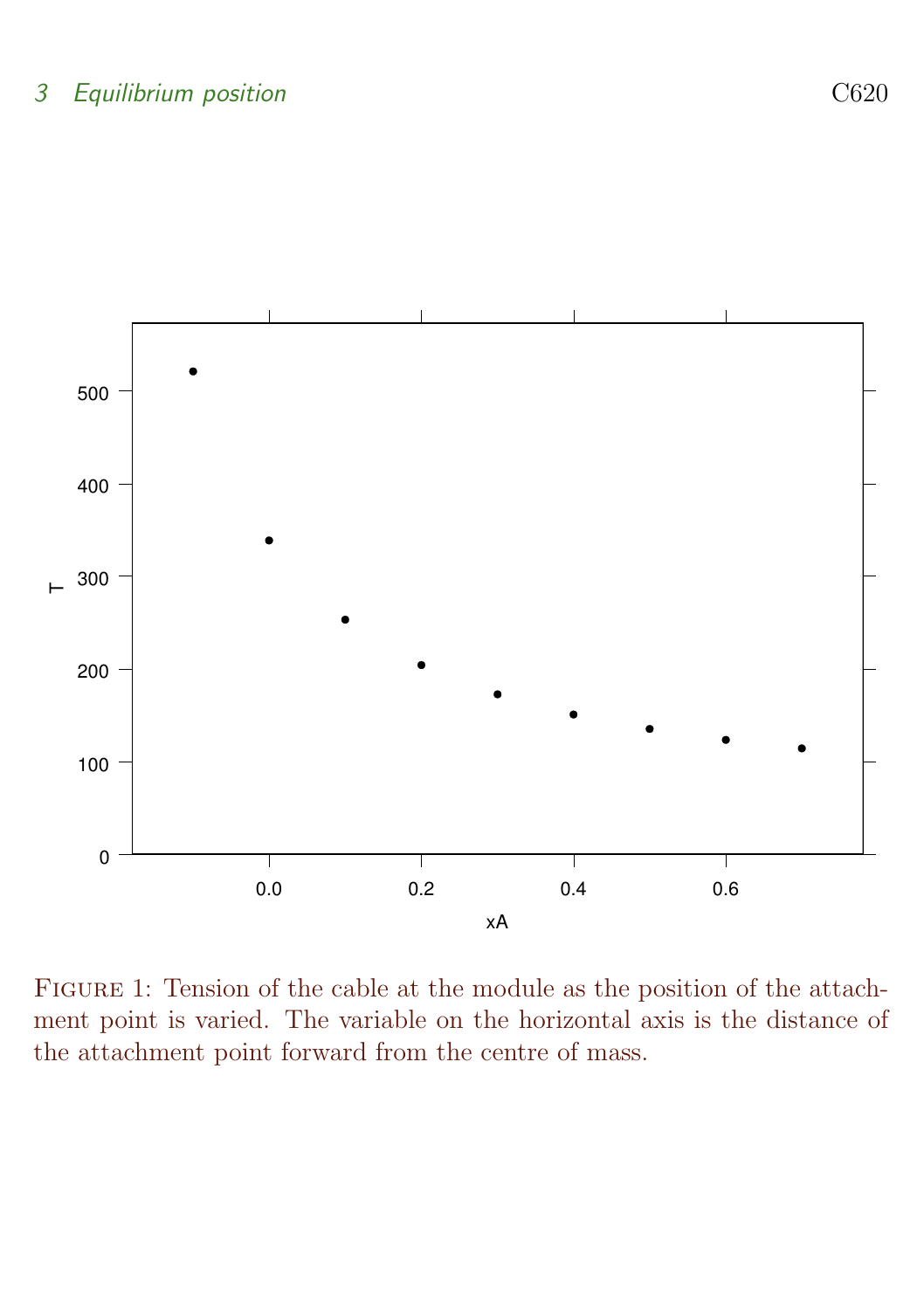<span id="page-6-0"></span>cable equations to zero and using the fact that the cable will lie in a vertical plane leaves a system of four ordinary differential equations which are solved using the Runge–Kutta–Fehlberg method to give the angles, tension and velocity components at the grid points on the cable.

The force exerted by the cable on the aircraft is now known, so the aircraft can be "trimmed" to fly at the specified (constant) speed and altitude. Again the force components and moments are set to zero, giving a system of six non-linear equations. These equations involve seven unknowns, the aileron, elevator and rudder deflections, the throttle position, and the pitch, roll and yaw angles, so there are infinitely many solutions. However, it was decided to trim the aircraft so that it has no yaw, so the solution of the equations will be unique.

Body axes are used with, at level straight flight with no cable loads, the x axis pointing forwards, the y axis horizontal and the z axis pointing vertically downwards. The force components in these directions are denoted by  $X, Y$  and  $Z$  respectively, and the moments about the axes are denoted by  $L, M$  and  $N$ . An iterative process is used, starting with all variables set to zero. First the equation  $X = 0$  is solved for the throttle position, then  $Y = 0$  for the roll angle,  $Z = 0$  for the pitch angle,  $L = 0$  for the aileron deflection,  $M = 0$  for the elevator deflection, and finally  $N = 0$  solved for the rudder deflection. This process is repeated until

$$
\left[ \left( \frac{X}{\max \, \text{thrust}} \right)^2 + Y^2 + \left( \frac{Z}{\text{Weight}} \right)^2 + L^2 + M^2 + N^2 \right]^{1/2} \le \epsilon \,, \tag{2}
$$

where  $\epsilon$  is a prescribed tolerance. The second and third equations can not be solved analytically for the variable in question, so the bisection method was used with a tolerance of 10<sup>−</sup><sup>8</sup> .

This trimming procedure was tested for a Cessna and a Boeing 747; all the data for these aircraft was obtained from Roskam [\[6\]](#page-17-1). A load was attached in five different positions on the aircraft. Three were on the underside of the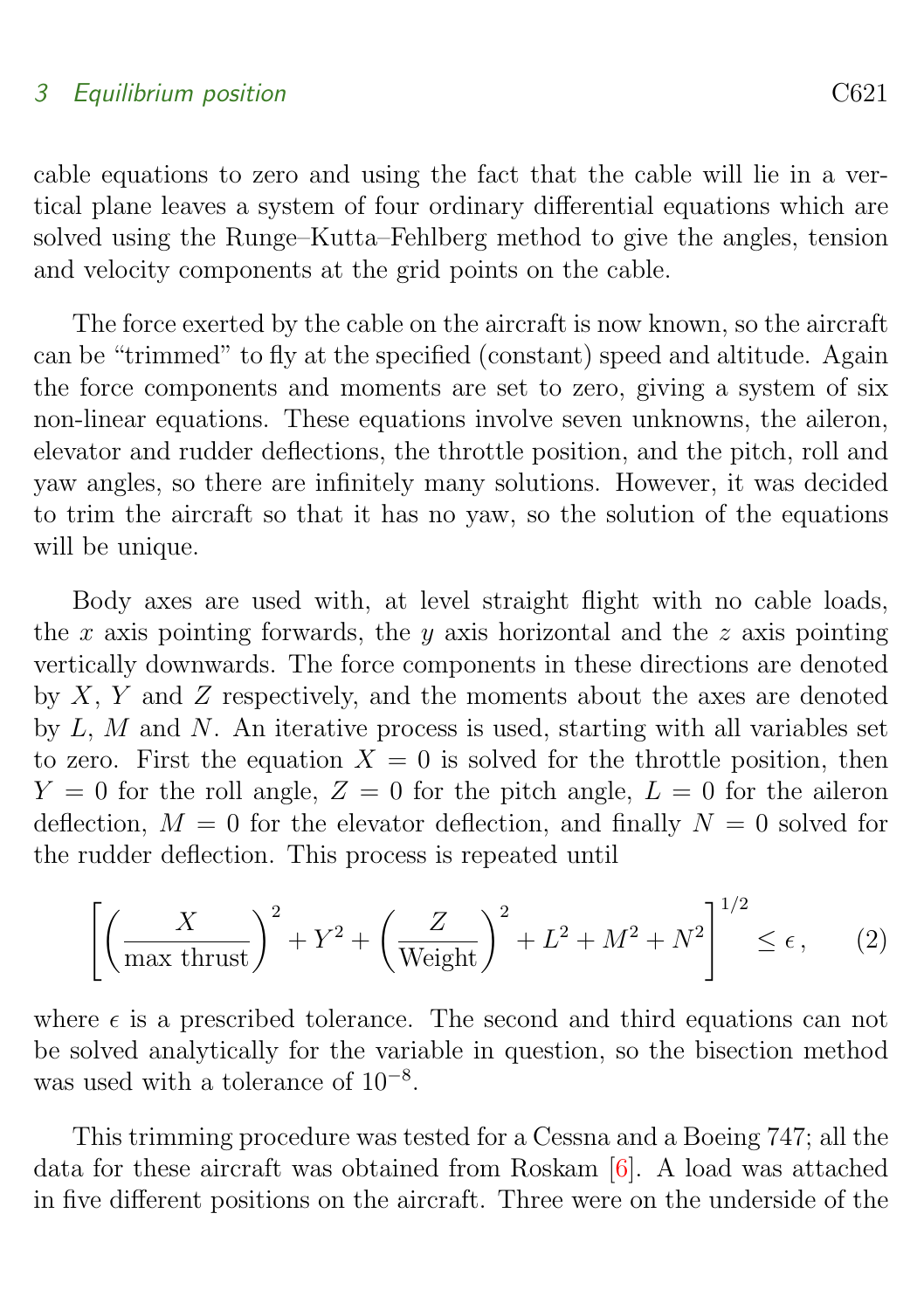### 3 Equilibrium position C622

| $\varepsilon$ | No. of iterations | Deviation $(m)$ |
|---------------|-------------------|-----------------|
|               |                   | 212.4573        |
| $10^{-1}$     | 5                 | 14.3645         |
| $10^{-2}$     | 6                 | 0.9319          |
| $10^{-3}$     |                   | 0.0604          |
| $10^{-4}$     |                   | 0.0039          |
|               |                   | 0.0003          |

<span id="page-7-0"></span>TABLE 1: Dependence of the deviation from straight and level flight on the tolerance ε.

fuselage, one near a point beneath the centre of mass, another forward of this point and one near the tail. The other two points were on the underside of the right wing, one about halfway along the wing and the other near the wing tip. For the Cessna, a load of 1000 N was applied at an angle of 10<sup>°</sup> down from the horizontal, being typical of a load from a towed-cable system. When the load was applied to each of the points in turn there was only a very small change in the pitch angle and elevator angle, but in all cases, the throttle was increased by about 13% to maintain the correct speed. For the points on the fuselage, the aileron, rudder and roll angles were all zero, but attaching the load to the point near the end of the wing resulted in a rudder angle of about 11◦ , a roll angle of approximately 5.5 ◦ and an elevator angle of around 1.2 ◦ . Not unexpectedly, the angles for the attachment point halfway along the wing were about half as large.

The algorithm was run for the Cessna with the load attached to the wing tip for different values of the tolerance  $\varepsilon$ . Table [1](#page-7-0) shows the deviation from straight and level flight, calculated after 400 seconds of flight with no further changes being made to the controls after trimming and a constant cable force. Clearly the iteration converges rapidly, and the deviation is insignificant for  $\varepsilon \leq 10^{-3}$ .

If the aircraft is properly trimmed and the integrated model is run with no control inputs, then the aircraft should continue to fly in a horizontal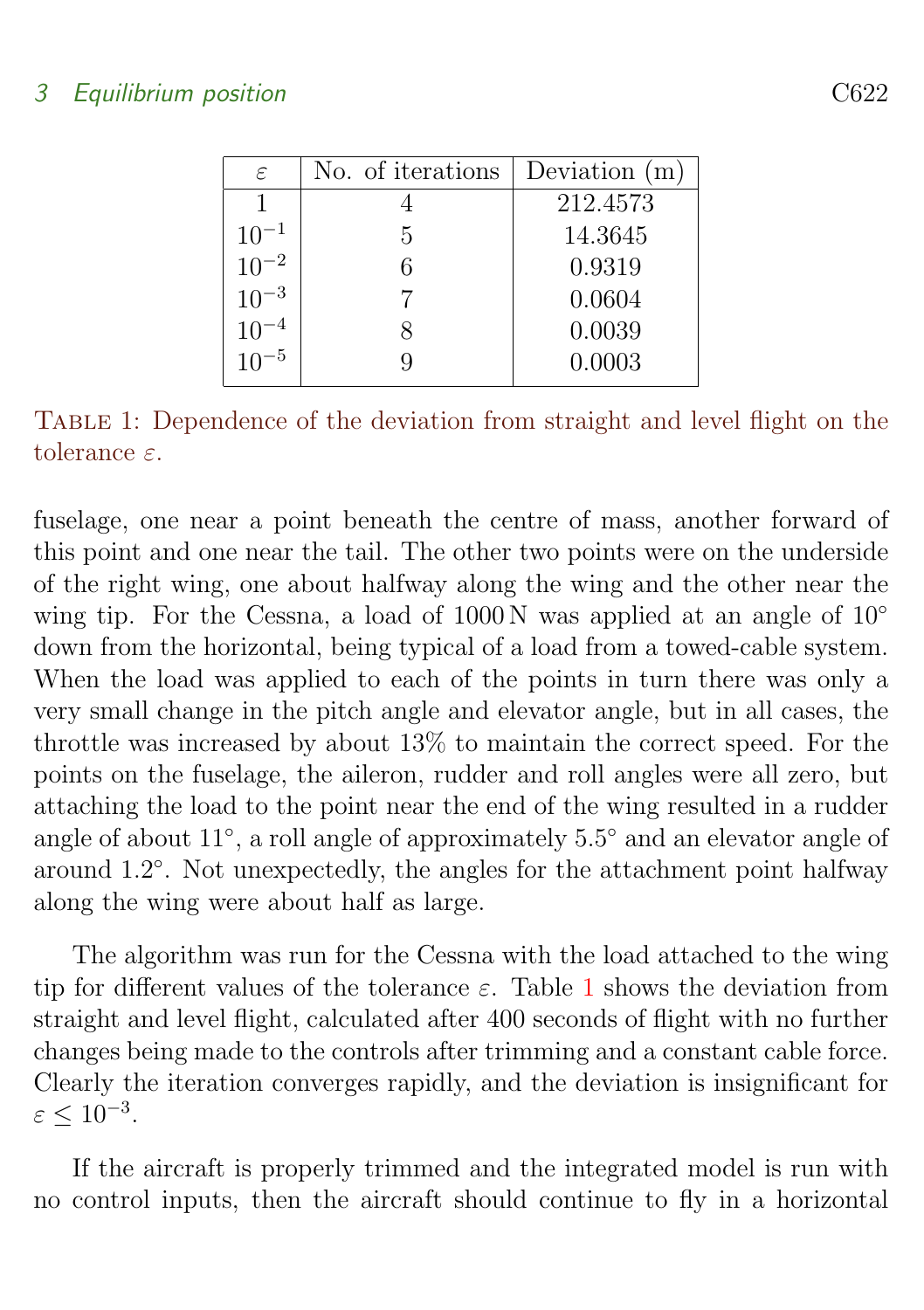<span id="page-8-1"></span>straight path at a constant velocity, and the module and the cable should move with the same constant velocity. However, the cable equations are solved initially using a method of order six with small spatial steps, but during the time stepping, they are approximated only to second order with larger cable segments, so there will be a slight change in the shape of the cable as it adjusts to the equilibrium position dictated by the second-order spatial discretization of the cable equations. Once this "new" equilibrium position is reached, the module, cable and aircraft will move as a "unit" in a horizontal flight.

### <span id="page-8-0"></span>4 Data

The cables used in aerial towing are roughly circular in cross-section with diameters typically between 1 and 5 mm, and lengths can be up to 10, 000 m [\[7\]](#page-17-4). Cables are generally made of steel wire, and various constructions are used; cables can consist of a single wire (a monofilament cable) or be made up of a number of thinner wires twisted together.

In the simulations shown later a monofilament steel cable of diameter  $d = 2$  mm is used. The mass per unit length  $\tilde{m}$  and the parameter  $e = 1/EA$ , where  $E$  is Young's modulus and  $A$  is the area of cross section, are readily calculated to be  $0.02466 \text{ kg m}^{-1}$  and  $1.592 \times 10^{-6}$  respectively.

The drag coefficients for the cable have to be specified. There have been numerous experiments to determine the effect of the Reynolds number on the drag coefficients for flow past a cylinder, and it would seem that for typical towing speeds and cable diameters, the normal coefficient  $c_d \approx 1.2$  and the tangent drag coefficient  $c_t$  lies in the range 0.01 and 0.03 [\[7\]](#page-17-4). Cochran et al. [\[5\]](#page-17-5) give empirical formulae for the drag coefficients in terms of the Mach number, but there is no indication of the source of these formulae. At a tow speed of  $150 \text{ ms}^{-1}$ , these formulae give the values  $c_d \approx 1.2$  and  $c_t \approx 0.02$ which are in agreement with the figures quoted above. Consequently, the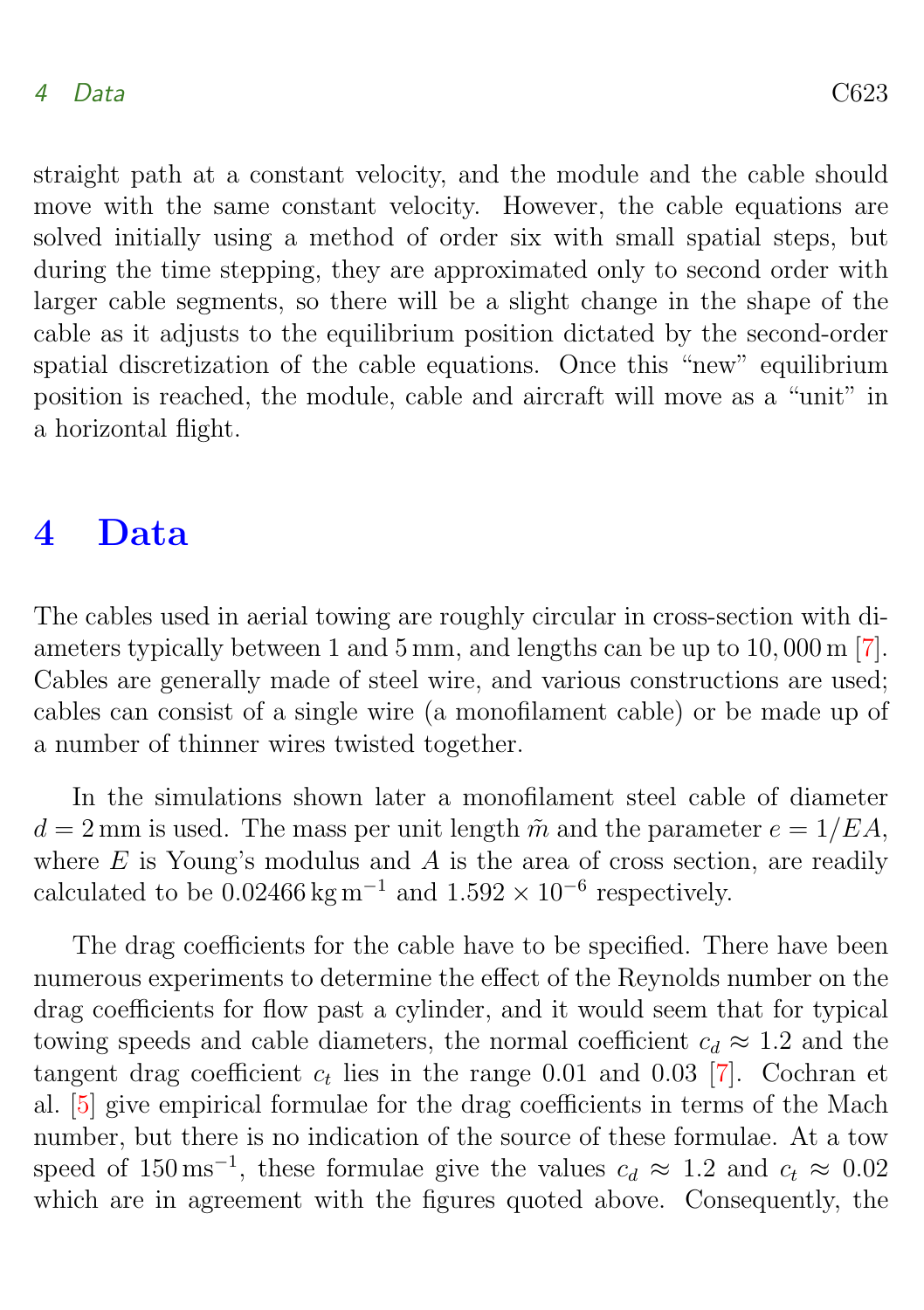<span id="page-9-1"></span>values  $c_d = 1.2$  and  $c_t = 0.02$  have been used in the simulations in this article.

Wingham [\[7\]](#page-17-4) states that typically towed modules have a mass in the range of 5 to 150 kilograms and are towed at speeds of between 50 and  $210 \,\mathrm{ms}^{-1}$ . The only set of published data on a towed module found is in [\[1,](#page-14-2) [5\]](#page-17-5) and is representative of the TRX-12 manoeuvrable towed target developed by Hayes International Targets. This data was used for the following simulations but movement of the control surfaces was not employed.

As stated above, all aircraft data is recorded by Roskam [\[6\]](#page-17-1).

### <span id="page-9-0"></span>5 Results

The following simulations are carried out using a time step of 0.1 seconds, for a Cessna aircraft that is initially flying at an altitude of 9144 metres with a speed of 139 ms<sup>−</sup><sup>1</sup> , or a Boeing aircraft initially flying at an altitude of  $6096$  metres with a speed of  $205 \,\mathrm{ms}^{-1}$ . The cable is attached to the underside of the fuselage near the tail of each aircraft, and is attached to the module at the point 0.15 m forward of the centre of mass.

Considerable numerical experimentation has been performed to determine suitable parameters such as the time step and length of cable segments. For example, the time step was successively reduced until there was no appreciable difference between the calculated results and those using a larger step.

The first example is of for the Cessna. We start with a cable of length 720 metres that is modelled using  $n = 55$  nodes. The aircraft pitches down at  $t = 20$  seconds at an angle of 10° at a rate of 2° per second. Reeling in of the cable begins at  $t = 26$  seconds, and reaches its maximum retrieval rate of  $15 \text{ ms}^{-1}$  at  $t = 30$  seconds. The aircraft levels off at  $t = 30$  seconds and the thrust returned to its initial value. At time 60 seconds, the aircraft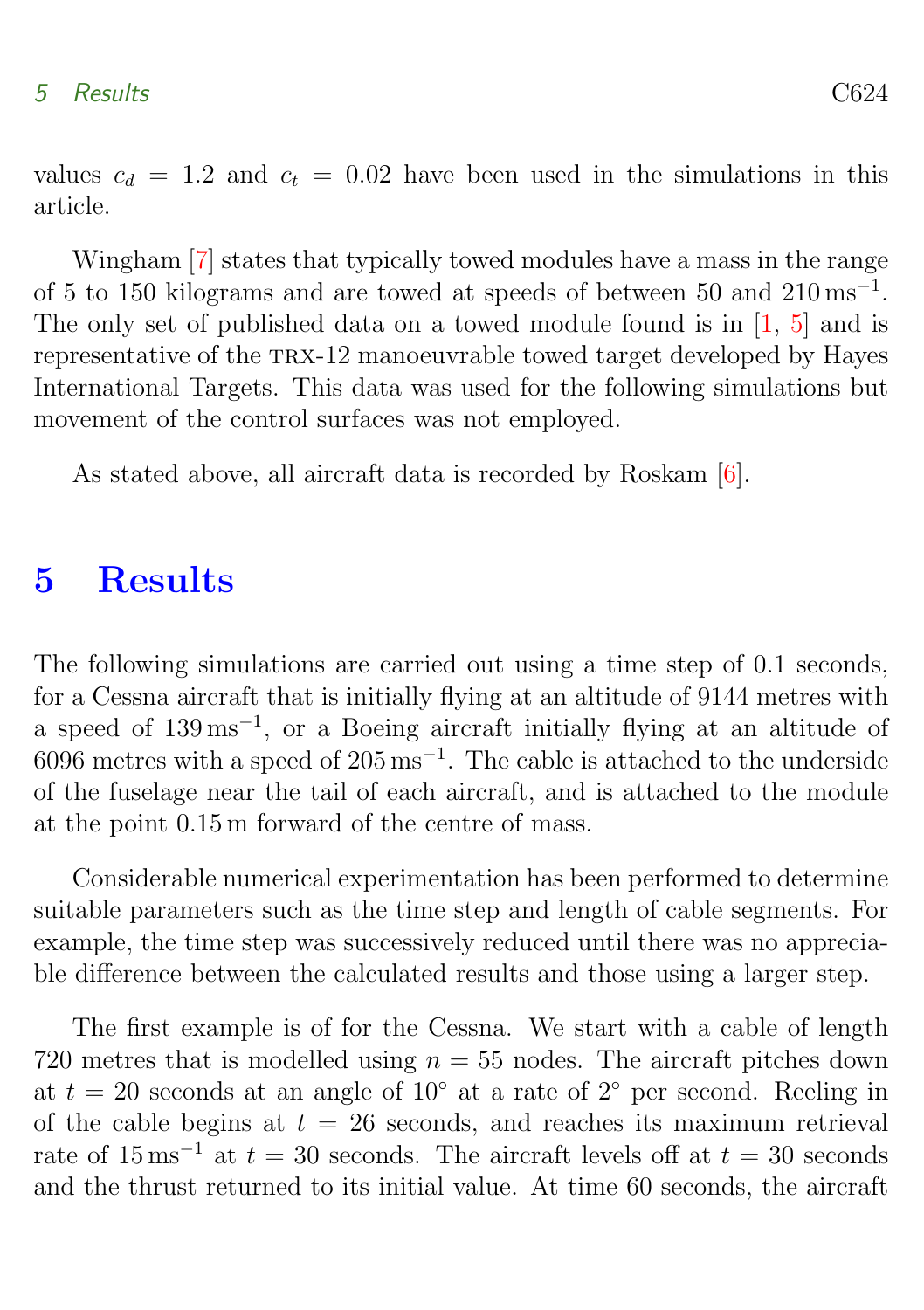

<span id="page-10-0"></span>Figure 2: Variation of height over time of the Cessna aircraft (green solid line) and module (purple dashed line).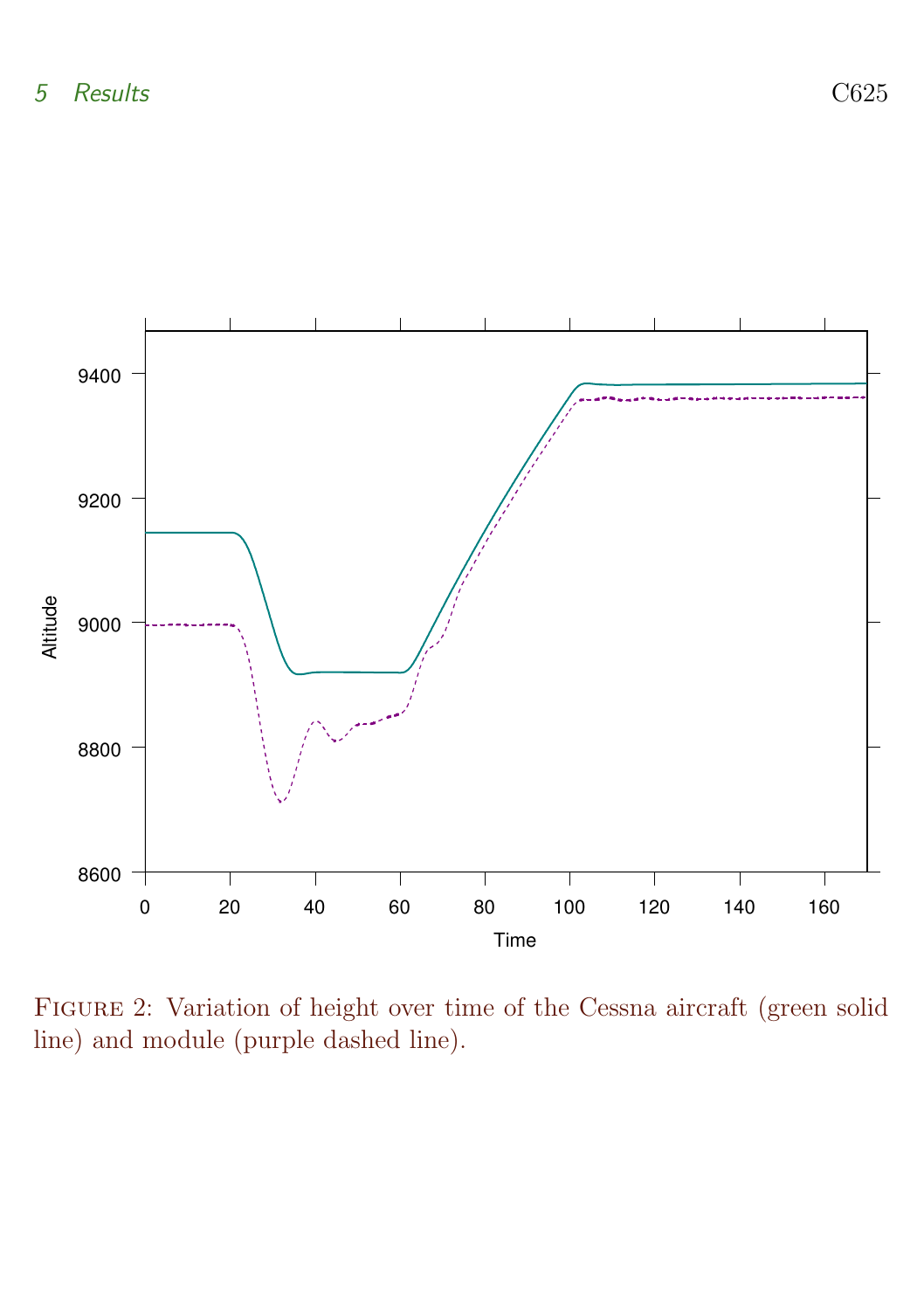#### 5 Results C626

pitches up at  $5°$  at  $2°$  per second with full power. Between  $t = 72$  and  $t = 76$ seconds, the retrieval velocity of the cable reduces to zero. At 100 seconds, the aircraft returns to level flight. This results in 30 metres of cable left with a stretched length of 30.011 metres with  $n = 33$  nodes. The velocity of the aircraft after 300 seconds is 144.6 ms<sup>−</sup><sup>1</sup> . Figure [2](#page-10-0) shows the altitude of

but at the end of the reeling in process they are separated by a cable of length 30 metres. The tension graph is shown in Figure [3.](#page-12-0) As soon as the aircraft pitches down at 20 seconds, the tension increases and the rate at which this tension grows is increased when the reeling in begins at  $t = 26$  seconds. At 30 seconds when the aircraft levels off, the tension decreases as the aircraft adjusts itself to the correct altitude. There is a decrease in tension at the aircraft end as the cable shortens. At 60 seconds, the aircraft pitches upwards and an initial decrease in the tension is seen, followed by a sharp increase. When the retrieval rate of the cable reduces to zero, the tension decreases and the oscillations become more apparent but rapidly decay. At 100 seconds, the tension increases and oscillates as the aircraft levels off to its straight path

the aircraft and module. Apart from the obvious oscillations at times when the aircraft pitches up and down and the payout of the cable increases or decreases, the module follows the aircraft flight closely. Note that initially the aircraft and the module are separated by a cable length of 720 metres,

and the module oscillates about its equilibrium position. This oscillation diminishes as the module settles to its equilibrium position.

The second example is of a Boeing aircraft towing the module on a cable that is initially 5 metres in length and modelled with 10 segments. At time 10 seconds, the aircraft banks at 20◦ at 4◦ per second. Payout of the cable is commenced at time  $t = 30$  seconds, and reaches the maximum rate of  $10 \text{ ms}^{-1}$ at  $t = 35$  seconds where after this rate is maintained. Then at 150 seconds, the aircraft banks to a reduced angle of 10◦ at a rate of −4 ◦ per second. At the same time, the aircraft pitches up to  $10<sup>°</sup>$  at  $2<sup>°</sup>$  per second with full power. The aircraft is then returned to level flight path 30 seconds later with the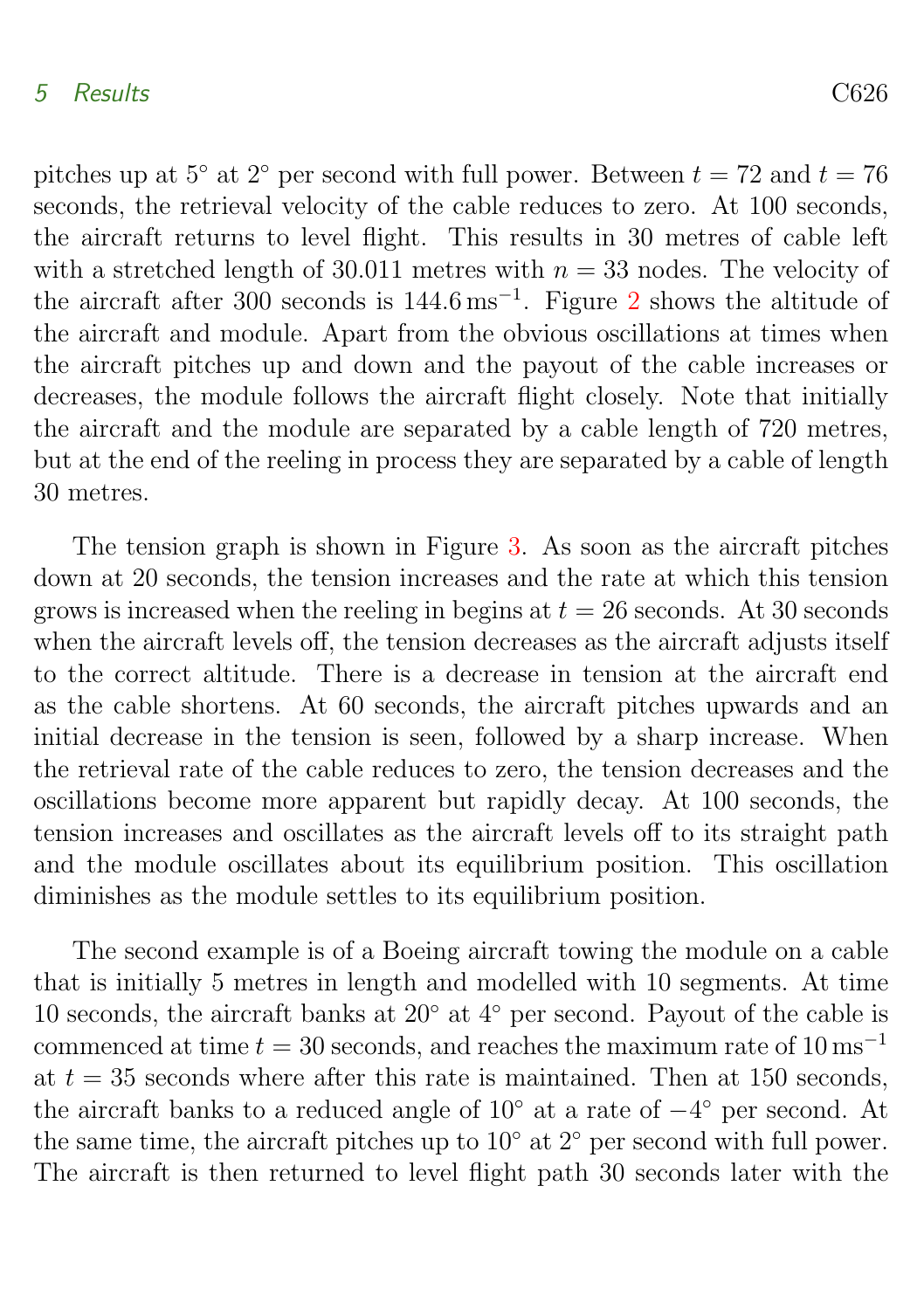

<span id="page-12-0"></span>Figure 3: Tension of the cable at the aircraft end (green solid line) and module end (purple dashed line).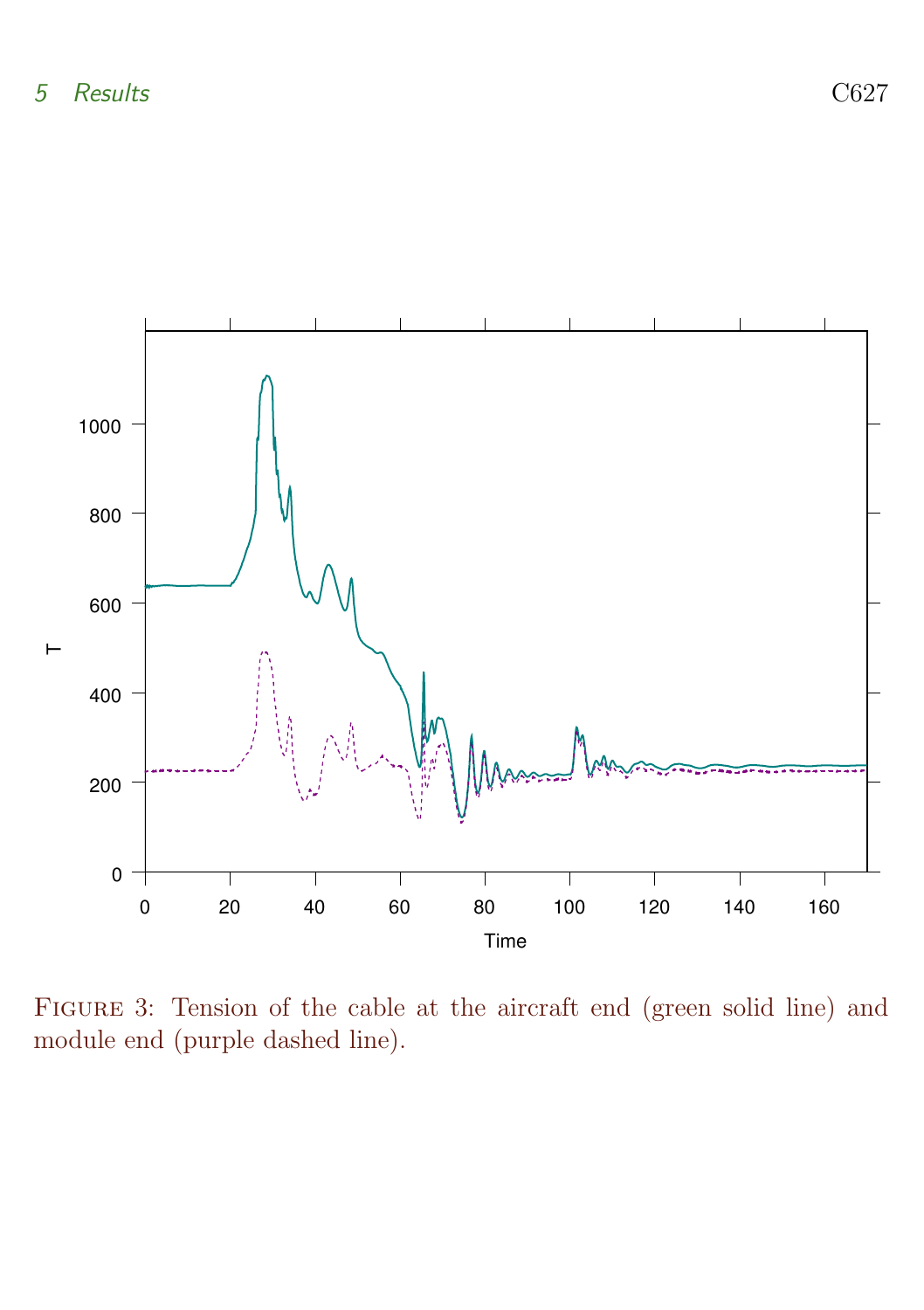

<span id="page-13-0"></span>Figure 4: Position of the Boeing aircraft (green solid line) and the towed module (blue dashed line) during the payout process.

throttle back to its initial position. At 220 seconds, the aircraft banks in the opposite direction at an angle of 40◦ at 5◦ per second and pitches at 5◦ with a rate of 1<sup>°</sup> per second with full power. At 230 seconds, the cable's payout rate is reduced to zero in the next 5 seconds. Finally, at 350 seconds, the aircraft levels off and continues to fly in a straight and horizontal path. A total of 2000 metres of cable is payed out in the process. At the end of the simulation, it has a stretched length of 2011 metres (which includes the initial 5 metres of cable) and is modelled by 51 segments. At the end of the flight, the aircraft speed has increased to  $233.9 \,\mathrm{ms}^{-1}$ .

Figure [4](#page-13-0) shows a three-dimensional plot of this manoeuvre and the alti-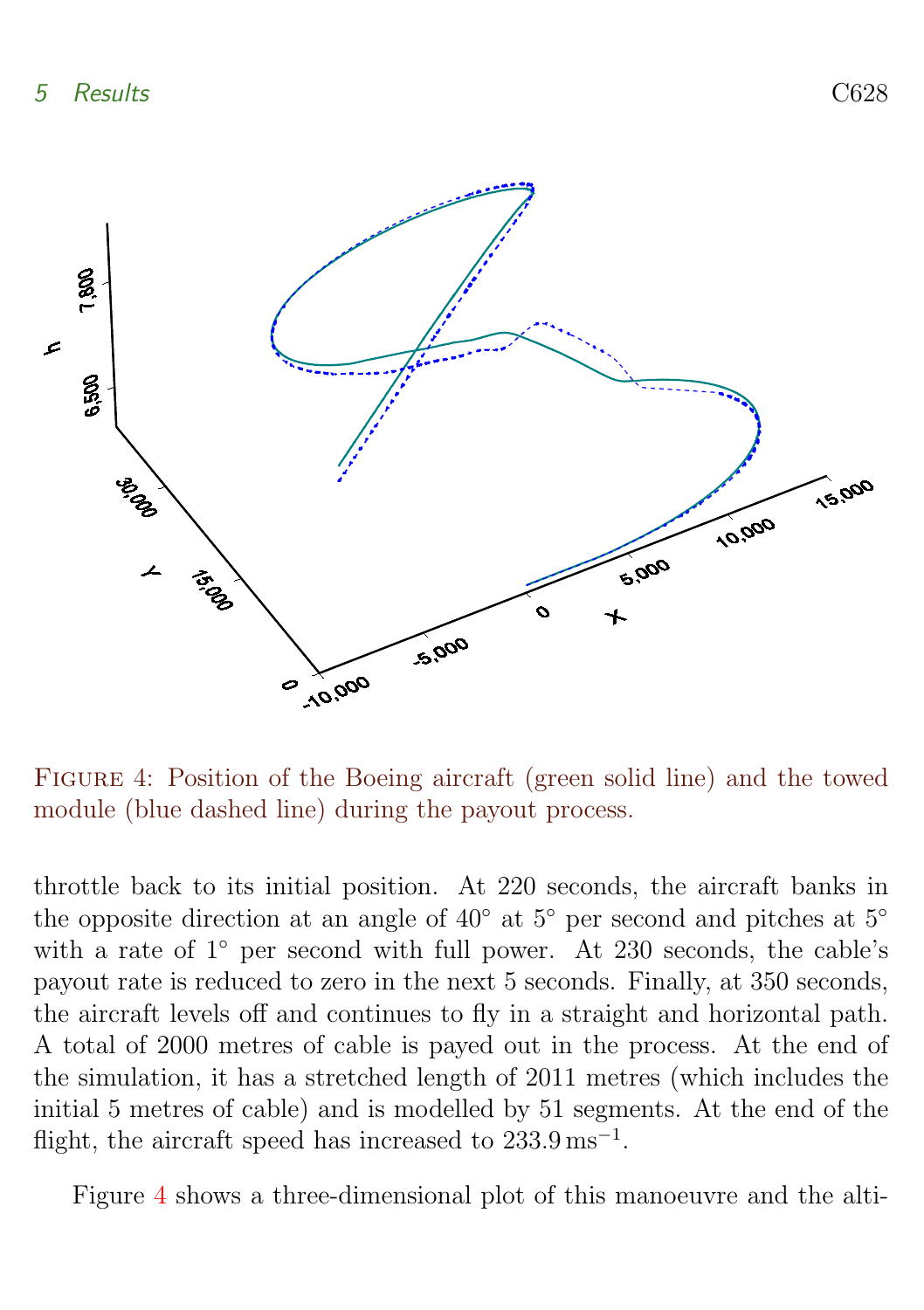### 6 Conclusions C629

tude of the aircraft and module is shown in Figure [5.](#page-15-0) Figure [6](#page-16-0) shows the tension decreases initially as the aircraft starts to turn. Once the payout velocity has reached the steady rate of  $10 \,\mathrm{ms}^{-1}$ , the tension increases linearly. At 150 seconds, the aircraft banks at a reduced angle and pitches up. This causes a vertical oscillation of the module which induces an oscillation in the tension. The tension again oscillates when the aircraft banks in the opposite direction and increases as the aircraft pitches down to a lower angle. When the payout rate of the cable is reduced at 230 seconds, the tension again increases, and once the payout ceases 5 seconds later, the tension decreases slightly but then increases again as the aircraft continues to turn and climb. When the aircraft levels off at about 350 seconds, the tension decreases slightly then tends to a constant value.

## <span id="page-14-1"></span>6 Conclusions

A simple method of integrating two models, one a relatively simple model of an aircraft that employs a variable time step, and the other a complex model of a cable with an attached body which uses a larger fixed time step, has been described and shown to perform well. If accuracy was the only consideration, clearly the best way to integrate the two models would be to add the discretized equations that govern the motion of the aircraft to the system of equations solved at each time step, but then the large system of non-linear equations would need to be solved much more often as a small time step would be needed. The computational time would then be prohibitive.

### **References**

<span id="page-14-2"></span><span id="page-14-0"></span>[1] Bourmistrov, A., Feedback Control Design For Aerial Towed Systems, RMIT Aerospace Engineering Department PhD. thesis, 1997. [C624](#page-9-1)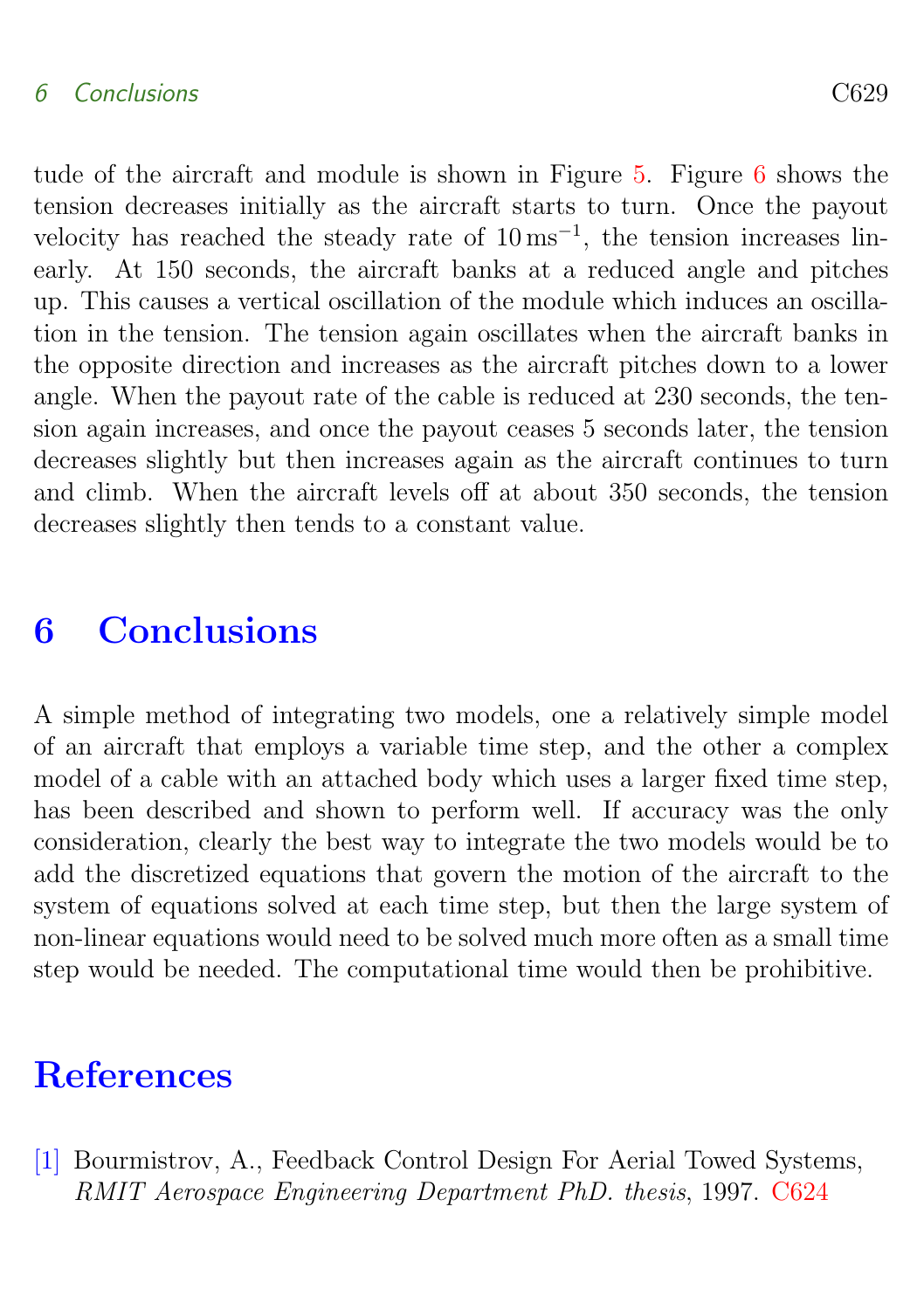

<span id="page-15-0"></span>Figure 5: Variation of height over time for the Boeing aircraft (green solid line) and the towed module (purple dashed line).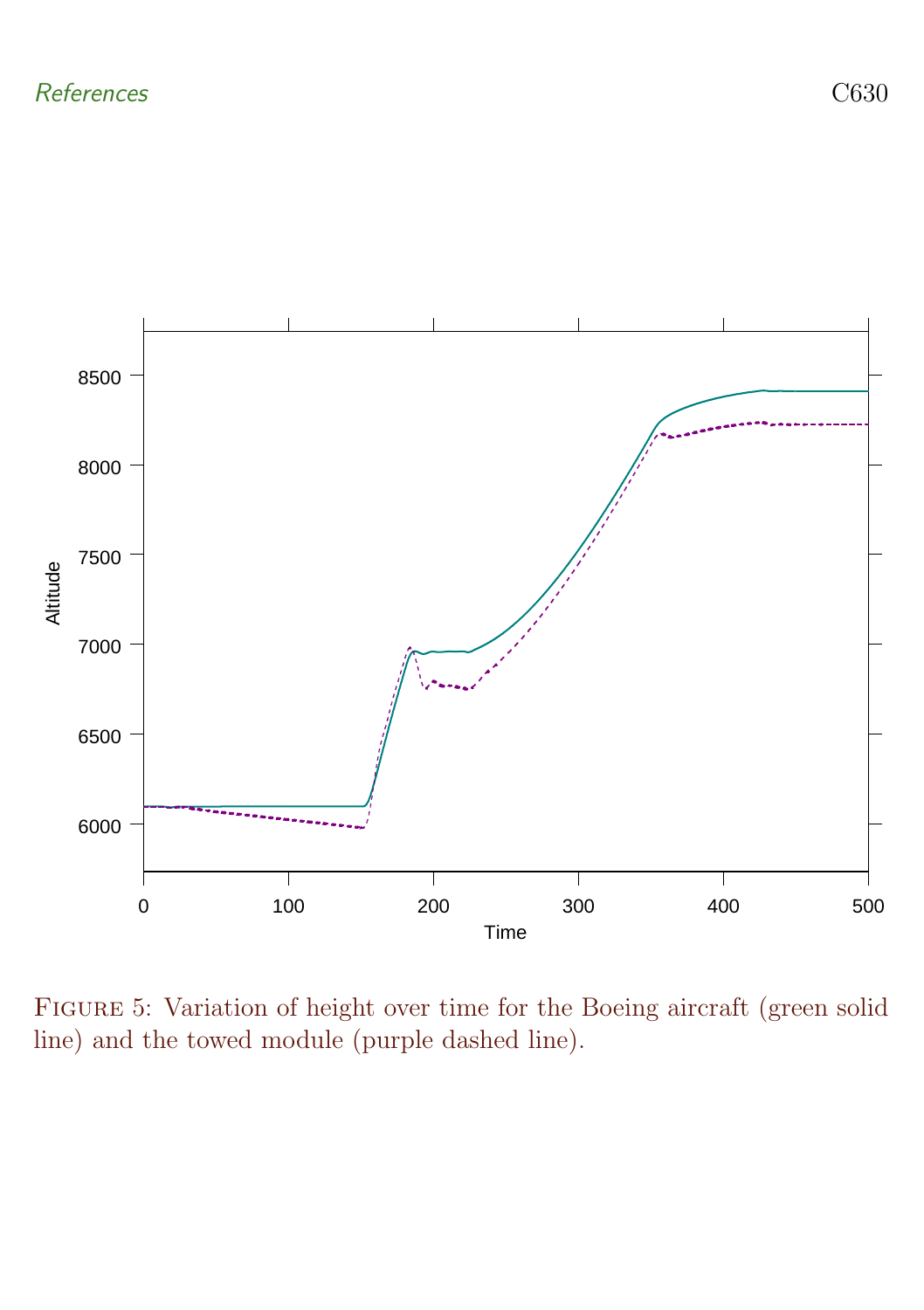

<span id="page-16-0"></span>Figure 6: Cable tension at the aircraft end (green solid line) and the towed module end (purple dashed line).